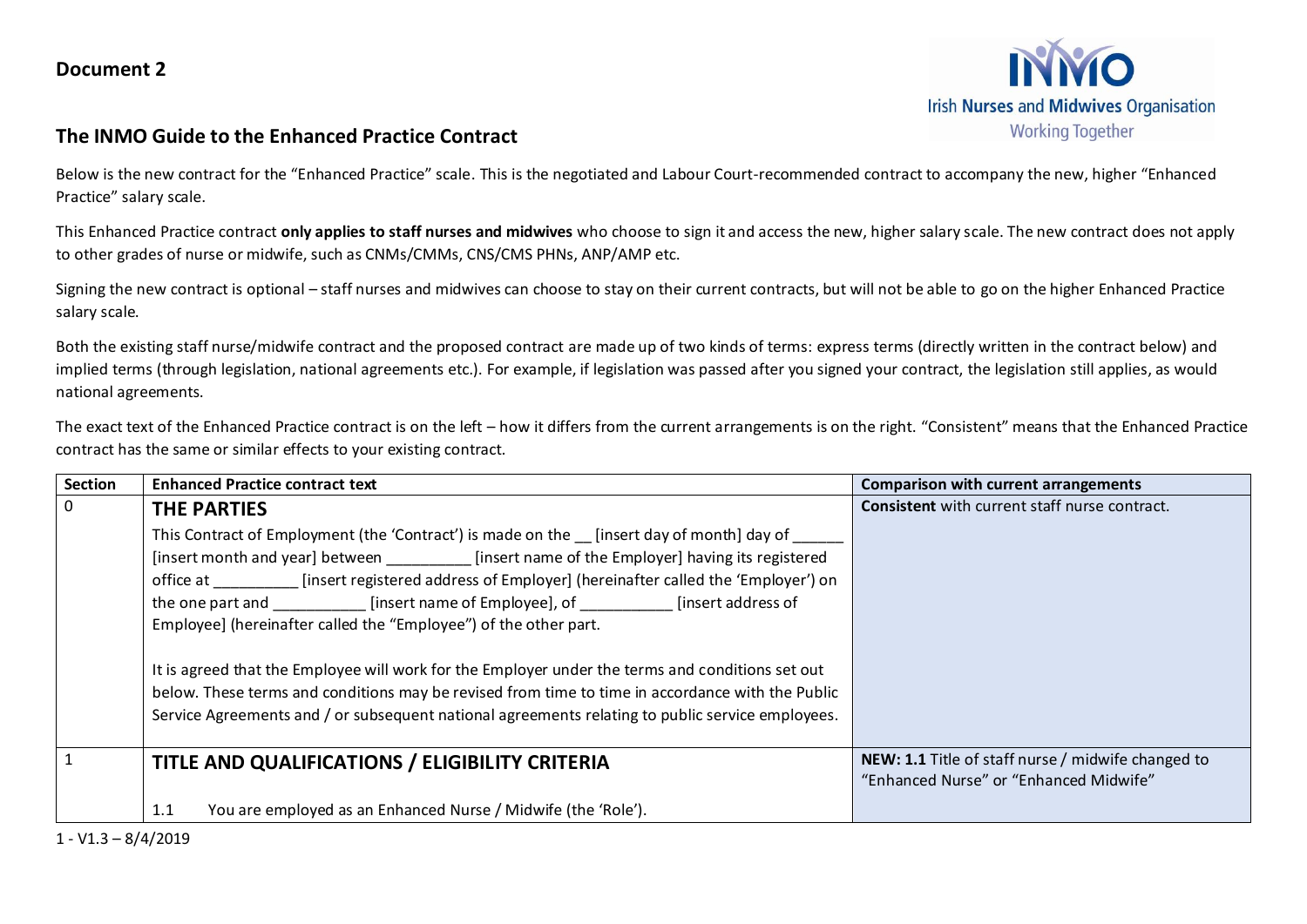| 1.2 | Your appointment to and continuing employment in this post is subject to you providing<br>evidence to the Employer that you hold, prior to the Commencement date, the following<br>qualifications and registrations:                                                                                                                                                                                                                                                                                                                                                                                                                                                                                                                                                         | NEW: 1.2 Those wishing to join the "Enhanced<br>Practice" scale must provide evidence of experience in<br>the role and must have reached the 4th increment on<br>the staff nurse scale (1 year 16 weeks after    |
|-----|------------------------------------------------------------------------------------------------------------------------------------------------------------------------------------------------------------------------------------------------------------------------------------------------------------------------------------------------------------------------------------------------------------------------------------------------------------------------------------------------------------------------------------------------------------------------------------------------------------------------------------------------------------------------------------------------------------------------------------------------------------------------------|------------------------------------------------------------------------------------------------------------------------------------------------------------------------------------------------------------------|
|     | Registration as a Nurse / Midwife on the Register of Nurses and Midwives maintained<br>i.<br>by the Nursing and Midwifery Board of Ireland;<br>Placement on the 4 <sup>th</sup> point of the Department of Health Staff Nurse / Midwife salary<br>ii.<br>scale and meet the qualifying conditions below;<br>Documented competencies including care competencies in relation to patient case<br>iii.<br>load;<br>Evidence of skill acquisition from 'on the job' learning;<br>iv.<br>Certified skills training - including as a minimum mandatory training - relevant to care<br>v.<br>required for patient case load;<br>Evidence of participation in audit and evaluation of care provision including collection<br>vi.<br>of quality care metrics where same are in place. | graduating).<br>You must also provide evidence of having used scoring<br>methods such as Falls Assessment, Pressure Area<br>Assessment, etc.<br>Otherwise consistent with current contract.                      |
| 1.3 | You are required to maintain your registration with the Nursing and Midwifery Board of<br>Ireland for the duration of your employment and evidence of such registration/renewal<br>must be furnished annually to your Employer. Failure to maintain your registration with the<br>relevant professional body may lead to disciplinary action up to and including dismissal.                                                                                                                                                                                                                                                                                                                                                                                                  |                                                                                                                                                                                                                  |
| 2.1 | <b>COMMENCEMENT DATE</b><br>This Contract is a set of state which of permanent / fixed-term / specified purpose]<br>Contract. This is not a promotional post. Your employment in this role will commence on<br>[insert start date] and will unless otherwise terminated in accordance with<br>this Contract continue as follows [delete non-applicable clauses depending on permanent,<br>fixed term or specified purpose]:<br>[state indefinitely]                                                                                                                                                                                                                                                                                                                          | NEW: The contract notes (2.1) that this is not a<br>promotional post, meaning no break in service so<br>there is no negative impact on your pension.<br>Otherwise this is consistent with the existing contract. |
|     | or                                                                                                                                                                                                                                                                                                                                                                                                                                                                                                                                                                                                                                                                                                                                                                           |                                                                                                                                                                                                                  |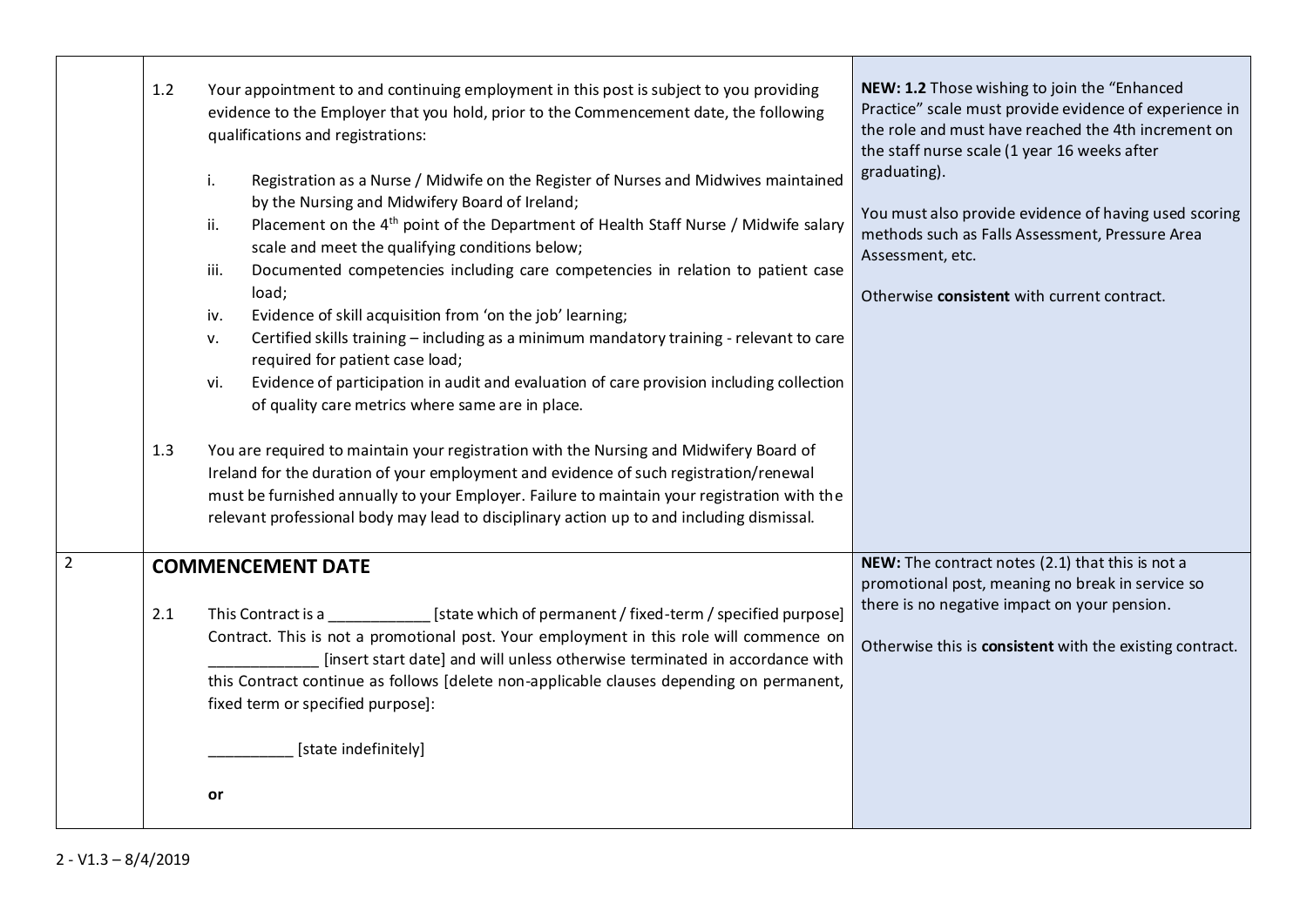|                |     | for a period of ________ [state number of months] months up to and including<br>[state end date] (the "End Date").                                                                                                                                                                                                                  |                                                                                                                                          |
|----------------|-----|-------------------------------------------------------------------------------------------------------------------------------------------------------------------------------------------------------------------------------------------------------------------------------------------------------------------------------------|------------------------------------------------------------------------------------------------------------------------------------------|
|                |     | or                                                                                                                                                                                                                                                                                                                                  |                                                                                                                                          |
|                |     | until the purpose for which you have been employed, being<br>[insert<br>description of specified purpose] has been completed (the "End Date")                                                                                                                                                                                       |                                                                                                                                          |
|                | 2.2 | Should this be a fixed term or specified purpose Contract the Unfair Dismissals Acts 1977-<br>2015 shall not apply to a dismissal consisting only of the expiry of the term of this Contract<br>without it being renewed under this Contract.                                                                                       |                                                                                                                                          |
|                | 2.3 | Where this Contract is a renewal of a previous specified purpose Contract or fixed-term<br>Contract, in compliance with the Protection of Employees (Fixed Term) Work Act 2003 you<br>will be advised separately in writing of the reason why you are being hired on another<br>specified purpose or fixed-term Contract.           |                                                                                                                                          |
| $\overline{3}$ |     | <b>PROBATIONARY PERIOD</b>                                                                                                                                                                                                                                                                                                          | Consistent with existing contract.                                                                                                       |
|                | 3.1 | A probationary period of one year shall apply from commencement of employment, during<br>which the contract may be terminated by either party in accordance with the Minimum<br>Notice and Terms of Employment Act, 1973-2005. The probationary period may be<br>extended at the discretion of management.                          | Staff nurses/midwives who have already completed a<br>probationary period on their previous contract will not<br>have to do another one. |
|                | 3.2 | Your performance will be monitored regularly during this period to identify any guidance or<br>assistance that you may need in order to achieve the Employer's required standard of<br>working. Confirmation of your appointment as a permanent member of staff is subject to<br>the successful completion of the probation period. |                                                                                                                                          |
|                | 3.3 | Notwithstanding Section 3.1 above, where you have already completed a probationary<br>period with the Employer or have completed 12 months temporary employment with the<br>Employer, no period of probation applies to this Contract of employment.                                                                                |                                                                                                                                          |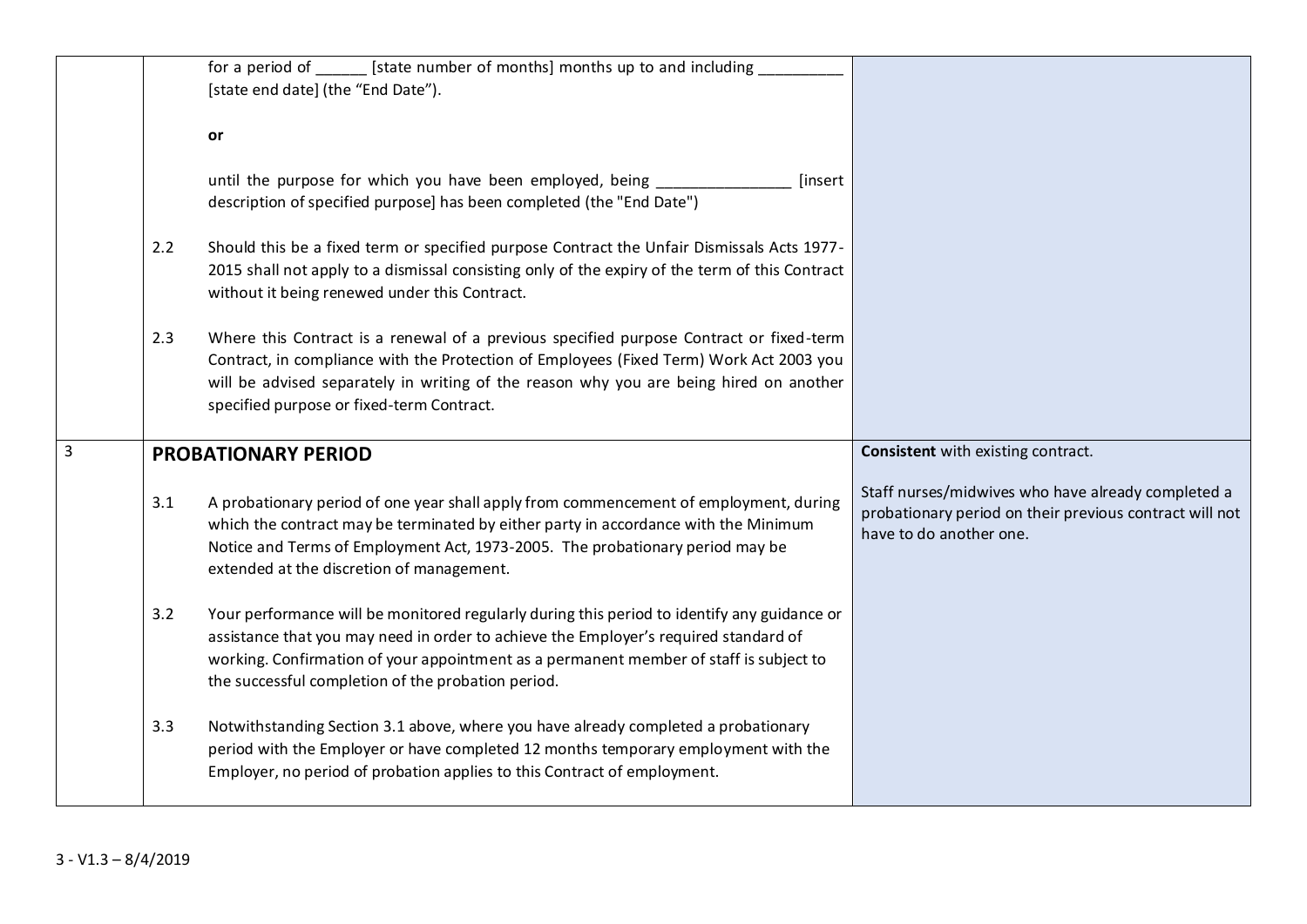| 4 | <b>LOCATION</b>                                                                                                                                                                                                                                                |                                                                                                                                                                                                                                                                                                                                                                                                                                                                                                                                                                                                                                                                                                                                                                                                                                                                | Your current contract states: "you may be required to<br>work in any service area as the need arises."                                                                                                                 |
|---|----------------------------------------------------------------------------------------------------------------------------------------------------------------------------------------------------------------------------------------------------------------|----------------------------------------------------------------------------------------------------------------------------------------------------------------------------------------------------------------------------------------------------------------------------------------------------------------------------------------------------------------------------------------------------------------------------------------------------------------------------------------------------------------------------------------------------------------------------------------------------------------------------------------------------------------------------------------------------------------------------------------------------------------------------------------------------------------------------------------------------------------|------------------------------------------------------------------------------------------------------------------------------------------------------------------------------------------------------------------------|
|   | Care is delivered in a variety of settings. New approaches and models of care are being<br>4.1<br>advanced within the context of overall healthcare reform. Many of the components in this<br>contract will put nursing in a position to lead on these reforms |                                                                                                                                                                                                                                                                                                                                                                                                                                                                                                                                                                                                                                                                                                                                                                                                                                                                | This Enhanced Practice contract describes that process<br>in greater detail, in the context of Sláintecare and<br>health service reforms.                                                                              |
|   | 4.2                                                                                                                                                                                                                                                            | Your appointment is to ________________ [insert name(s) of employment locations] and the<br>normal duties of your work shall be delivered at such locations.                                                                                                                                                                                                                                                                                                                                                                                                                                                                                                                                                                                                                                                                                                   | Nurses or midwives cannot be moved individually,<br>only as part of nationally agreed wider service shift to<br>the community.                                                                                         |
|   | 4.3<br>4.4<br>4.5                                                                                                                                                                                                                                              | You may be required, in order to meet the requirements of the service and patient needs,<br>to support:<br>the delivery of services in the acute hospital and/or community sectors,<br>$\bullet$<br>the transfer of workload from the acute hospital sector to the community, and<br>the implementation of strategies and projects to shift care delivery to the community<br>$\bullet$<br>setting including new approaches to chronic disease management.<br>This may require you to provide services at other places of work on a regular / intermittent<br>basis as required by the Employer.<br>Any transfer to another place of work will be in accordance with this contract, employer<br>policies and the National Agreements in place from time to time.<br>Flexibilities will continue to be delivered with the implementation of new models of care. |                                                                                                                                                                                                                        |
| 5 |                                                                                                                                                                                                                                                                |                                                                                                                                                                                                                                                                                                                                                                                                                                                                                                                                                                                                                                                                                                                                                                                                                                                                | Identical to current staff nurse/midwife contract.                                                                                                                                                                     |
|   | 5.1                                                                                                                                                                                                                                                            | <b>REPORTING RELATIONSHIP</b><br>You will report to the [insert title e.g. Director of Nursing] or such other nominated<br>supervisor/manager.                                                                                                                                                                                                                                                                                                                                                                                                                                                                                                                                                                                                                                                                                                                 |                                                                                                                                                                                                                        |
| 6 | <b>DUTIES</b><br>6.1                                                                                                                                                                                                                                           | Your standard duties and responsibilities as determined by the Employer and directed by<br>your line manager are as set out below.                                                                                                                                                                                                                                                                                                                                                                                                                                                                                                                                                                                                                                                                                                                             | The Labour Court have noted that the employer has<br>undertaken to provide all necessary supports for the<br>self-development required for the following duties, in<br>particular in imparting training and education. |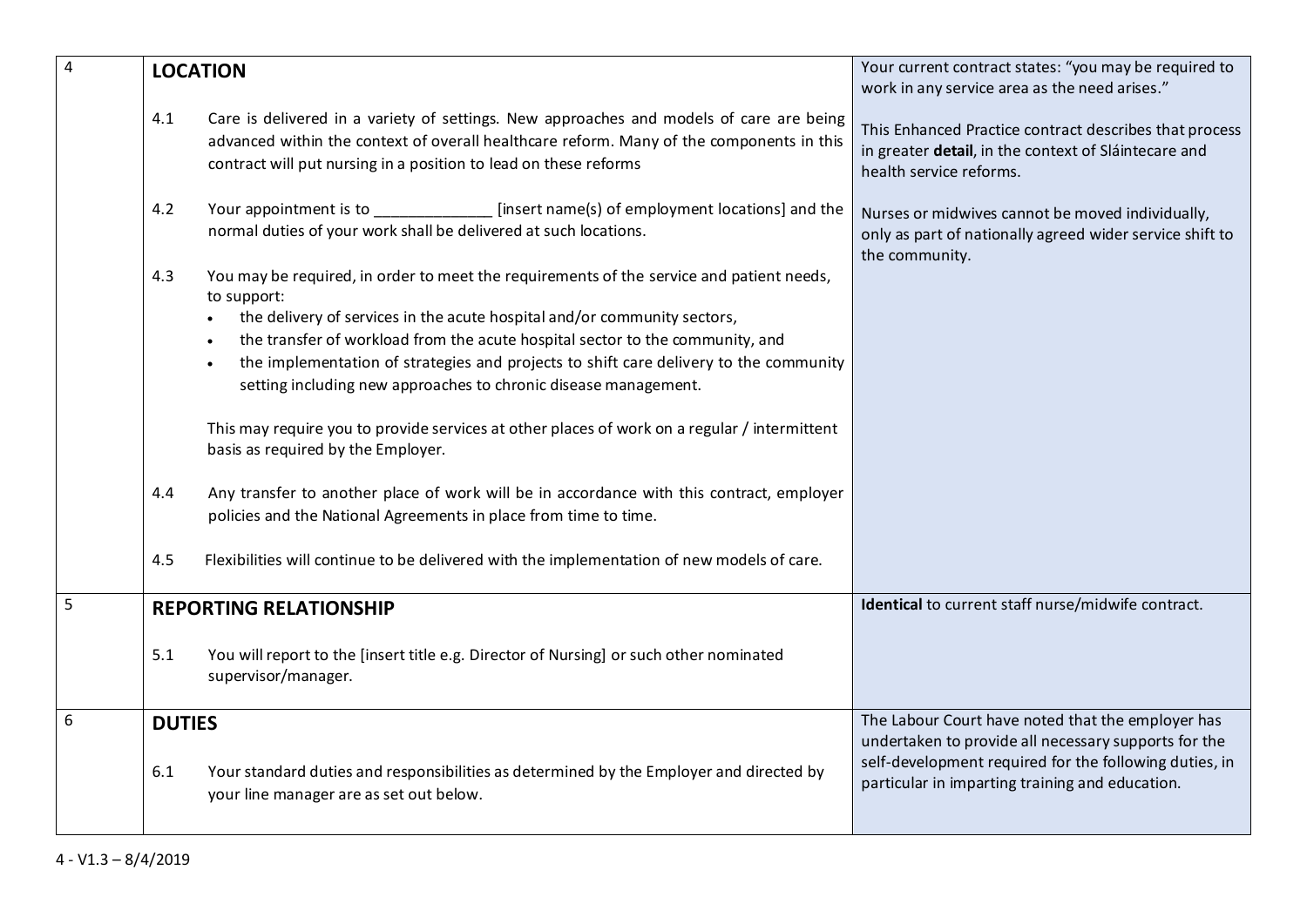| 6.2 | In addition to your normal duties and those documented in the job description, you may be                                                                    |                                                                                           |
|-----|--------------------------------------------------------------------------------------------------------------------------------------------------------------|-------------------------------------------------------------------------------------------|
|     |                                                                                                                                                              |                                                                                           |
|     | required to undertake other duties appropriate to your position and within your scope of                                                                     |                                                                                           |
|     | practice, including deputising as appropriate.                                                                                                               |                                                                                           |
| 6.3 | Your standard duties and responsibilities include:                                                                                                           | 6.3 lists various duties. Some are new, most are<br>consistent with your existing duties. |
|     | To practice Nursing according to the Code of Professional Conduct issued by the Bord<br>i.                                                                   |                                                                                           |
|     | Altranais agus Cnáimhseachais na hÉireann (Nursing Midwifery Board Ireland) and<br>Professional Clinical Guidelines;                                         | i. Consistent with existing contract                                                      |
|     | To work within your scope of practice and take measures to maintain and enhance the<br>ii.                                                                   |                                                                                           |
|     | competence necessary for professional practice;                                                                                                              | ii. Consistent with existing contract                                                     |
|     | Complying with and adhere to all relevant policies and procedures;<br>iii.                                                                                   |                                                                                           |
|     | Promoting the safety, health, welfare and social wellbeing of patients and respect the<br>iv.<br>dignity and confidentiality of patients and their families; | iii. Consistent with existing contract                                                    |
|     | Promoting patient advocacy and maintain patients' privacy and dignity;<br>v.                                                                                 | iv. Consistent with existing contract                                                     |
|     | Performing the full range of clinical duties appropriate to your area of practice and as<br>vi.                                                              | v. Consistent with existing contract                                                      |
|     | determined by your line manager to ensure a comprehensive nursing service is                                                                                 | vi. Consistent with existing contract                                                     |
|     | delivered to patients in your care;                                                                                                                          |                                                                                           |
|     | Maintaining appropriate and accurate written/electronic nursing and midwifery<br>vii.                                                                        |                                                                                           |
|     | records and care plans regarding patient care in accordance with                                                                                             |                                                                                           |
|     | local/national/professional guidelines;                                                                                                                      | vii. Consistent with existing contract                                                    |
|     | Utilising appropriate evidence-based and recognised screening tools, risk prediction                                                                         |                                                                                           |
|     | viii.<br>models, assessment and enhanced skills to support patient's remaining in their own                                                                  |                                                                                           |
|     |                                                                                                                                                              | viii. Consistent with existing contract                                                   |
|     | home (e.g. Early Warning Scores, Falls Assessment);                                                                                                          |                                                                                           |
|     | Supporting and cooperating with the sharing of tasks with Non-Consultant Hospital<br>ix.                                                                     |                                                                                           |
|     | Doctors as per national agreements;                                                                                                                          | ix. NEW to contract, but already implied due to 2015                                      |
|     | Engaging in continuous skill acquisition and be supported as appropriate in doing so<br>х.                                                                   | national agreement.                                                                       |
|     | to ensure the ongoing development of the enhanced role;                                                                                                      |                                                                                           |
|     | Taking responsibility for own competency and learning and development needs and<br>xi.                                                                       | x. NEW: Employer must support you in obtaining new                                        |
|     | actively contribute to the learning and development of the wider nursing / midwifery                                                                         | skills and continuous professional development.                                           |
|     | and primary care team;                                                                                                                                       | xi. Consistent with existing contract                                                     |
|     | Completing all mandatory training as deemed necessary by the Director of Nursing and<br>xii.                                                                 |                                                                                           |
|     | Bord Altranais agus Cnáimhseachais na hÉireann (Nursing Midwifery Board Ireland);                                                                            | xii. Consistent with existing contract                                                    |
|     |                                                                                                                                                              |                                                                                           |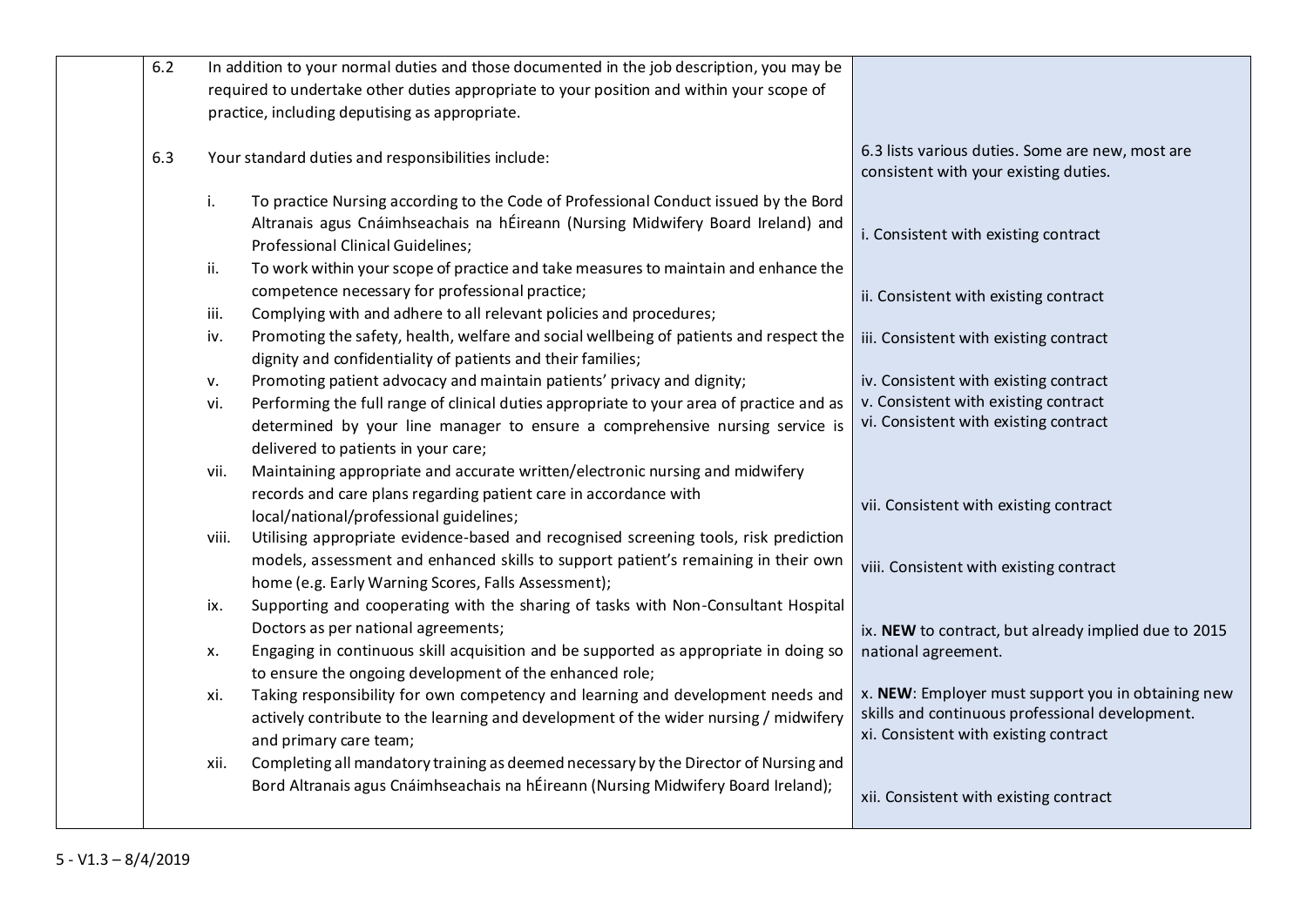| xiii.  | Supporting the training and education of nursing / midwifery students and                      | xiii. Consistent with existing contract                                                               |
|--------|------------------------------------------------------------------------------------------------|-------------------------------------------------------------------------------------------------------|
|        | participating in the clinical / workplace induction of new nursing and clinical support        |                                                                                                       |
|        | staff;                                                                                         |                                                                                                       |
| xiv.   | Contributing to the identification of training needs pertinent to the clinical area;           | xiv. Consistent with existing contract                                                                |
| XV.    | Developing clinical teaching skills and participating in the planning and                      | xv. Consistent with existing contract                                                                 |
|        | implementation of orientation, training and teaching programmes for nursing /                  |                                                                                                       |
|        | midwifery students and other health-care staff allocated to the service e.g.                   |                                                                                                       |
|        | Preceptorship;                                                                                 |                                                                                                       |
| xvi.   | Co-operating with and implement, where appropriate, strategies developed to move               | xvi. NEW: This refers to cooperating with the<br>implementation of Sláintecare. This makes nurses and |
|        | work to the community;                                                                         | midwives part of the design of healthcare reforms.                                                    |
| xvii.  | Co-operate with changes arising from implementation of the recommendations of the              | xvii. NEW: Cooperation with the rollout of the Safe                                                   |
|        | review of nursing and non-nursing in all areas including ambulatory and outpatients            | Staffing Framework and reviews in other locations on                                                  |
|        | areas;                                                                                         | the same model.                                                                                       |
| xviii. | Participating in clinical governance structures within the local / regional / national         | xviii. Consistent with existing contract                                                              |
|        | clinical governance framework;                                                                 | xix. Consistent with current requirements.                                                            |
| xix.   | Reporting complaints/ incidents and assist with the investigation of same as                   |                                                                                                       |
|        | appropriate;                                                                                   | xx. NEW: Extra protection: nurses/midwives will only                                                  |
| XX.    | Facilitating and supervise the delegation of appropriate tasks to other clinical support       | be required to delegate work to those in the nursing                                                  |
|        | grades as part of the nursing team;                                                            | team, i.e. HCAs or MCAs.<br>xxi. Consistent with current national agreements.                         |
| xxi.   | Co-operating with the implementation of the agreed new structures developed to                 |                                                                                                       |
|        | support Integrated Care Organisations;                                                         | xxii. Consistent with current national agreements.                                                    |
| xxii.  | Supporting the implementation of all recommendations from the HCA review                       |                                                                                                       |
|        | including development of appropriate policies and guidelines to promote and sustain            |                                                                                                       |
|        | delegation;                                                                                    | xxiii. Consistent with current national agreements.                                                   |
|        | xxiii. Co-operating with the introduction of ICT systems including those to support the Safe   |                                                                                                       |
|        | Nurse Staffing Framework and input, utilise and analyse the data;                              | xxiv. Consistent with current duties, where a process is                                              |
|        | xxiv. Collecting and input data on nursing metrics;                                            | in place.                                                                                             |
| XXV.   | Ensuring that records are protected and managed as per HSE / local policy and in               | xxv. Consistent with existing contract                                                                |
|        | accordance with relevant legislation;                                                          | xxvi. Consistent with existing contract                                                               |
|        | xxvi. Working closely with colleagues across health services in order to provide a seamless    |                                                                                                       |
|        | service delivery to the patients as part of integration;                                       | xxvii. NEW: This means participating in an agreed                                                     |
|        | xxvii. Participating in and contributing to and providing data as required to any verification | process to verify the benefits of this new role.                                                      |
|        | process at local, regional or national level for the purposes of documenting and               |                                                                                                       |
|        | assuring delivery of the range of duties specified in this Contract;                           | xxviii. Consistent with existing contract                                                             |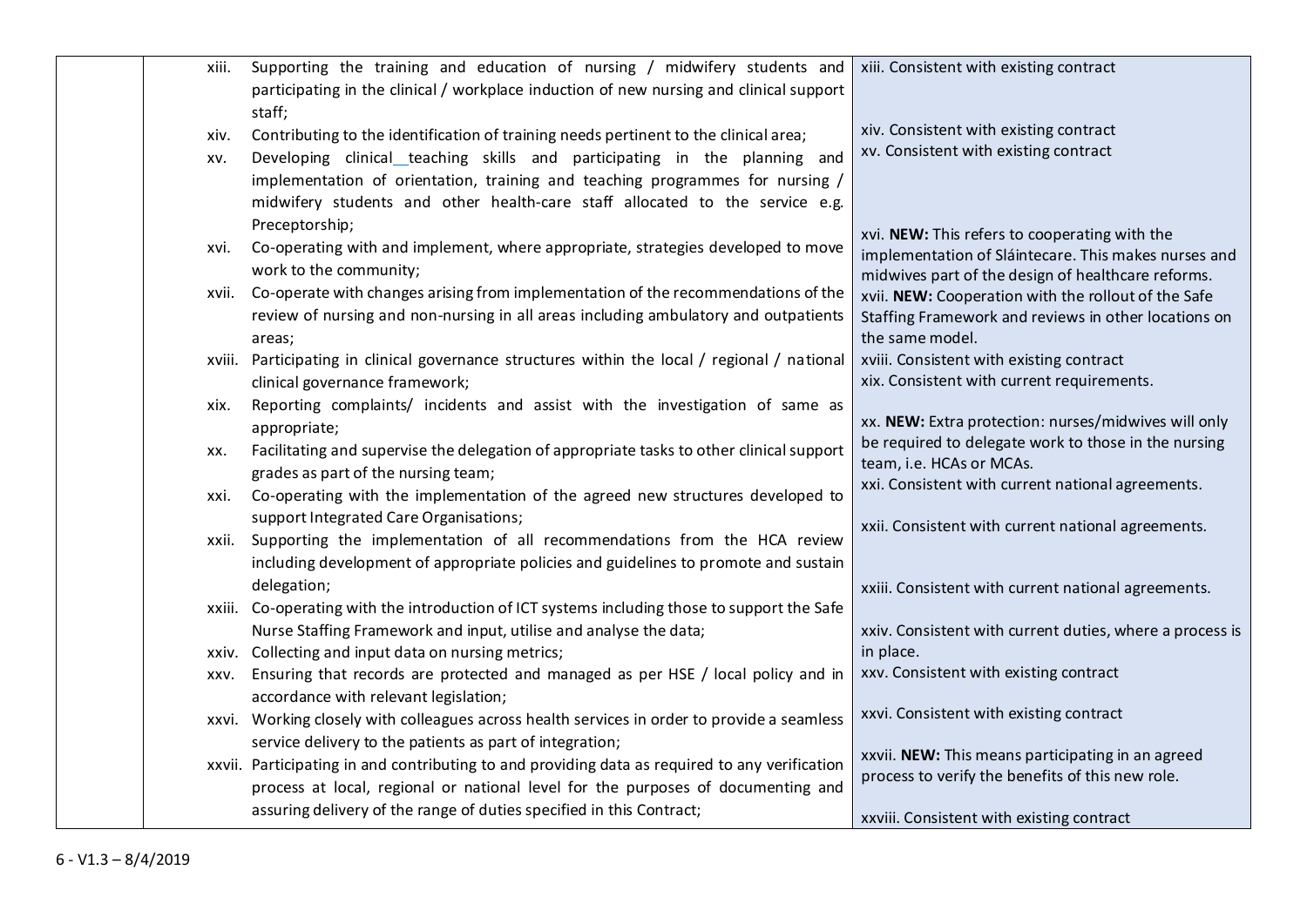|                | xxviii. Undertake any other duties in accordance with your scope of practice as may be                                                                                                                                                                                                                                                                                                                                                                                                                                                                                                                                                                                                                                                                                                                                                                                                |                                                                                                                |
|----------------|---------------------------------------------------------------------------------------------------------------------------------------------------------------------------------------------------------------------------------------------------------------------------------------------------------------------------------------------------------------------------------------------------------------------------------------------------------------------------------------------------------------------------------------------------------------------------------------------------------------------------------------------------------------------------------------------------------------------------------------------------------------------------------------------------------------------------------------------------------------------------------------|----------------------------------------------------------------------------------------------------------------|
|                | assigned by the Assistant Director of Nursing / Midwifery and Clinical Nurse /                                                                                                                                                                                                                                                                                                                                                                                                                                                                                                                                                                                                                                                                                                                                                                                                        |                                                                                                                |
|                | Midwifery Manager II or Employer.                                                                                                                                                                                                                                                                                                                                                                                                                                                                                                                                                                                                                                                                                                                                                                                                                                                     |                                                                                                                |
| $\overline{7}$ | POLICIES, PROCEDURES AND LEGISLATION                                                                                                                                                                                                                                                                                                                                                                                                                                                                                                                                                                                                                                                                                                                                                                                                                                                  | Consistent: 7.1 lists national agreements, policies, and<br>legislation already agreed and applying currently. |
|                | 7.1<br>You are required to comply with legislation and national, regional and local policies,<br>procedures and regulations which have particular application to the Employer and<br>appropriate national agreements. Such policies include, but are not limited to:<br>National Human Resource policies and procedures as issued by the Health Service<br>İ.<br>Executive;<br>ii. Sláintecare;<br>iii. the Safe Nurse Staffing Framework;<br>iv. Implementing the recommendations of the review of nursing and non-nursing in all<br>areas including ambulatory and outpatients areas;<br>v. as a mandated person under the Children First Act 2015 you will have a legal obligation<br>to report child protection concerns at or above a defined threshold to TUSLA and to assist<br>Tusla, if requested, in assessing a concern which has been the subject of a mandated<br>report |                                                                                                                |
|                | You shall participate as required in the development of policies and procedures:<br>7.2<br>i. that will maximise efficiency of the service provided to the enhancement of client care;<br>ii. to support compliance with current legal requirements, where existing, for the safe<br>storage and administration of medicines and other clinical products;<br>iii. and in any investigations/reviews convened thereunder.                                                                                                                                                                                                                                                                                                                                                                                                                                                              | NEW: 7.2 offers a chance for input into these policies,<br>which previously did not exist.                     |
|                | You must have a working knowledge of the Health Information and Quality Authority<br>7.3<br>(HIQA) Standards as they apply to the role for example, Standards for Healthcare, National<br>Standards for the Prevention and Control of Healthcare Associated Infections, Hygiene<br>Standards etc. and comply with associated national and local protocols for implementing<br>and maintaining these standards as appropriate to the role.                                                                                                                                                                                                                                                                                                                                                                                                                                             |                                                                                                                |
|                | Details of policies and procedures will be communicated to you by your line manager /<br>7.4<br>Employer and are subject to change.                                                                                                                                                                                                                                                                                                                                                                                                                                                                                                                                                                                                                                                                                                                                                   |                                                                                                                |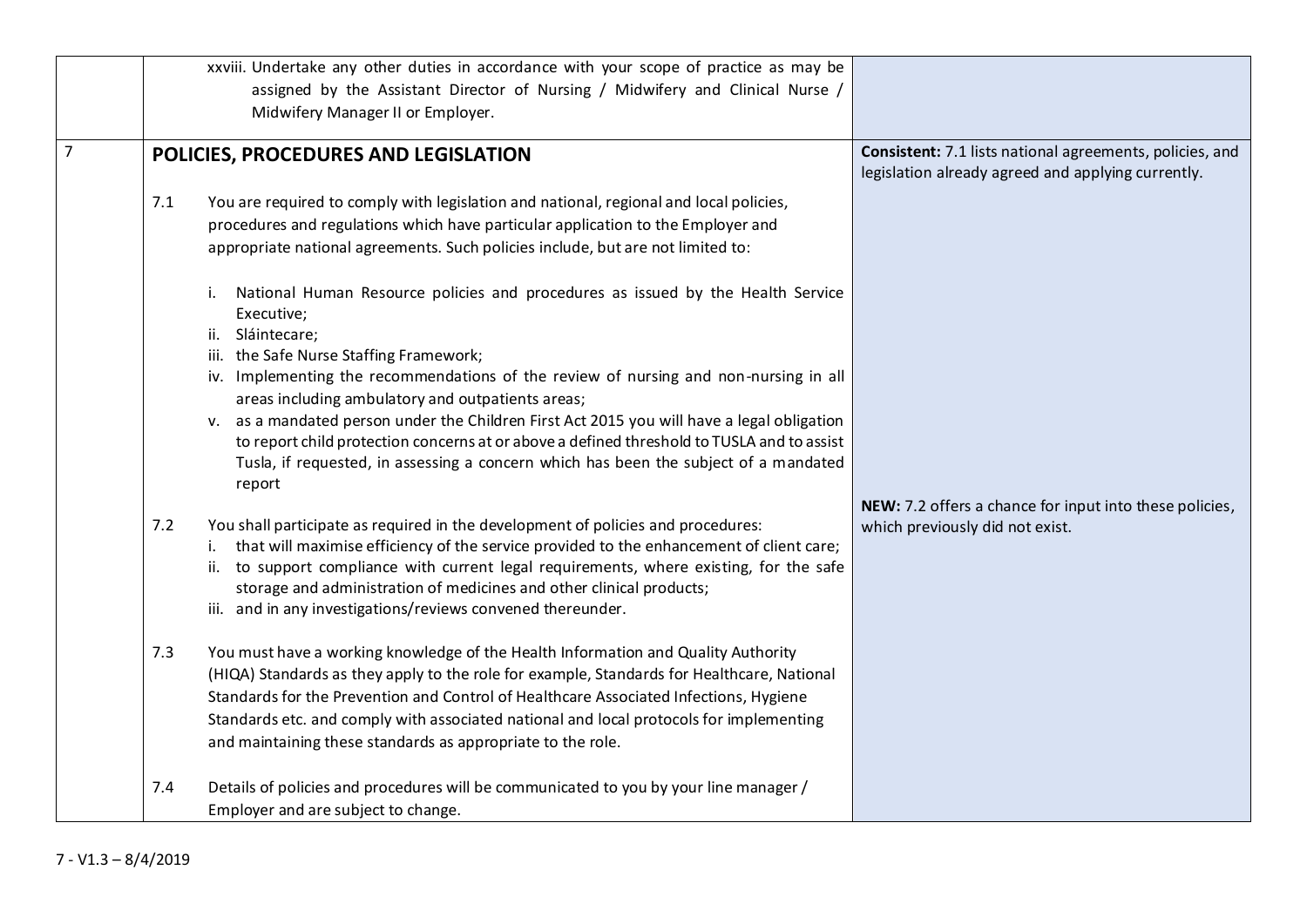| 8 | <b>REMUNERATION</b> |                                                                                                                                                                                                                                                                                                                                                                                                               | Consistent with existing contract and legislation. |
|---|---------------------|---------------------------------------------------------------------------------------------------------------------------------------------------------------------------------------------------------------------------------------------------------------------------------------------------------------------------------------------------------------------------------------------------------------|----------------------------------------------------|
|   | 8.1                 | The approved salary scale as at ____________ [insert date] for the Role is as set out in the<br>Department of Health Consolidated Salary Scales which can be accessed<br>[insert<br>location and/or web location].                                                                                                                                                                                            |                                                    |
|   | 8.2                 | The approved salary scale may be revised or amended pursuant to the Public Service<br>Agreement, national agreements relating to public service employees or Collective<br>Agreements relating to your grade.                                                                                                                                                                                                 |                                                    |
|   | 8.3                 | Subject to verification of prior reckonable service the Employer has calculated your<br>remuneration as follows:<br>i. Point on Scale: ___________ [insert point on salary scale]<br>ii. Gross Rate of Pay: ___________ [insert remuneration per annum]<br>iii. Incremental Date: [insert date on which next increment is due]                                                                                |                                                    |
|   | 8.4                 | You will be paid as per payroll arrangements, subject to the normal Revenue and statutory<br>deductions required under applicable laws. The frequency will be advised to you on the<br>commencement of your employment. Should you work part-time you will be paid on a pro<br>rata basis.                                                                                                                    |                                                    |
|   | 8.5                 | You may, under Section 23 of the National Minimum Wage Act, 2000, request from the<br>Employer a written statement of your average hourly rate of pay for any pay reference<br>period (other than this current pay reference period) falling within the twelve month<br>period immediately preceding the request.                                                                                             |                                                    |
|   | 8.6                 | By signing this Contract you authorise the Employer to deduct from your remuneration and<br>other monies payable and reimbursable to you by the Employer all and any sums due from<br>you to the Employer. Subject to the requirements of the Payment of Wages legislation, the<br>Employer will endeavour to provide you with details of any such deductions due in advance<br>of the deductions being made. |                                                    |
| 9 |                     | <b>HOURS OF WORK</b>                                                                                                                                                                                                                                                                                                                                                                                          |                                                    |
|   | 9.1                 | You are contracted to undertake such duties / provide such services as are set out in this<br>Contract in the manner specified for 39 hours per week. Contracted hours which are less                                                                                                                                                                                                                         | 9.1 - Consistent with existing contract            |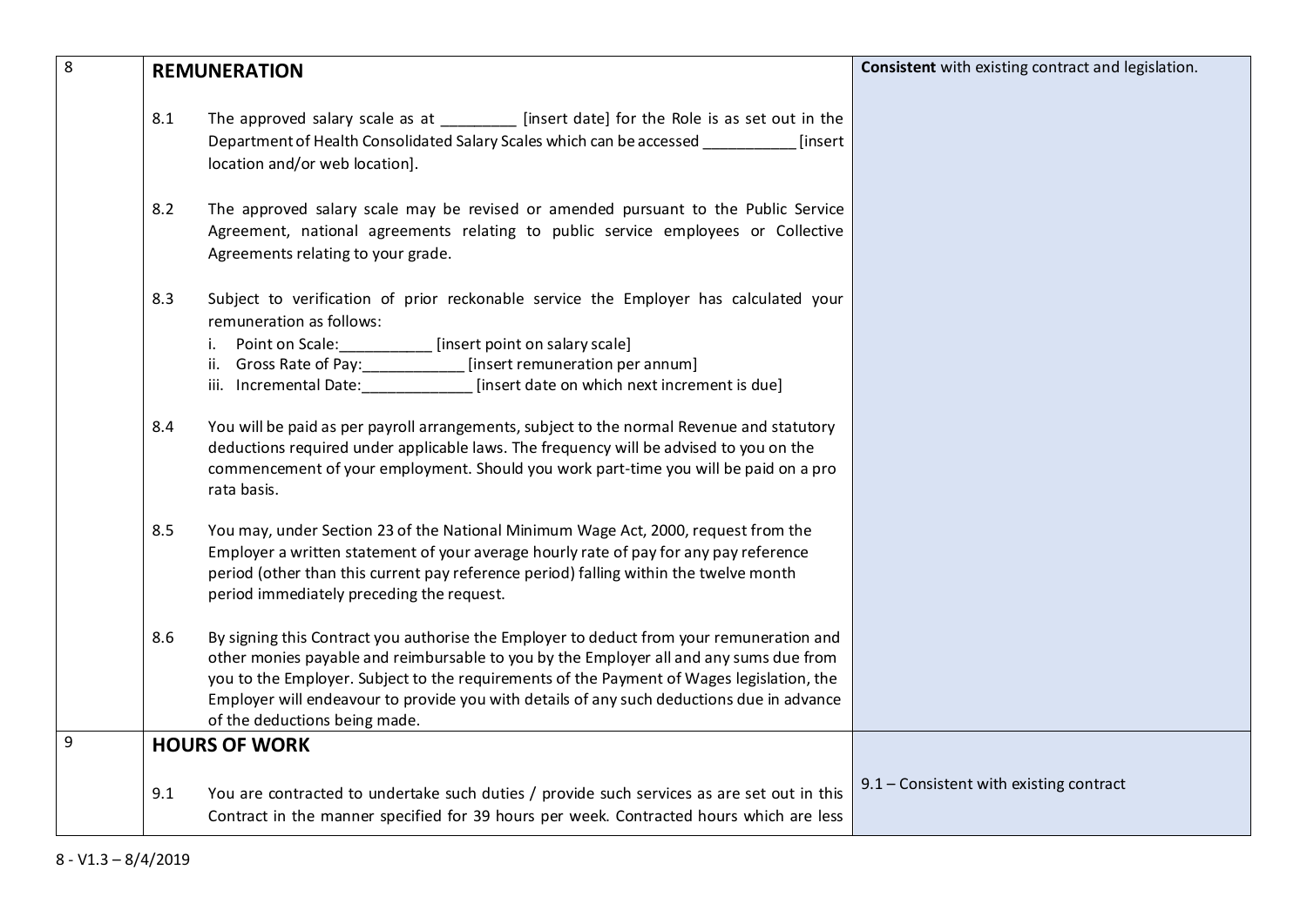| than the 39 standard weekly working hours for your grade will be paid pro rata to the full<br>time equivalent.                                                                                                      |                                                                                                                                                                                                                                                                                |
|---------------------------------------------------------------------------------------------------------------------------------------------------------------------------------------------------------------------|--------------------------------------------------------------------------------------------------------------------------------------------------------------------------------------------------------------------------------------------------------------------------------|
| Hours of work may be revised or amended pursuant to the Public Service Agreement,<br>9.2<br>national agreements relating to public service employees or Collective Agreements relating<br>to your grade.            | $9.2$ – Consistent with existing contract                                                                                                                                                                                                                                      |
| Your roster may be subject to assessment and change in the context of the Framework on<br>9.3<br>Safe Staffing and may provide for a variety of shifts. This will include all healthcare settings<br>in due course. | NEW: 9.3, 9.4, 9.5, 9.6 & 9.7 - Your current contract<br>says: "You may be required to work the agreed<br>roster/on-call arrangements advised to you by your<br>line manager. Your work schedule is liable to change<br>to meet the requirements of the service in the context |
| It is acknowledged that hours are delivered on a 24/7 basis including day and/or night duties<br>9.4<br>over any 5 or 7 days out of the 7 days in a week as determined by the Employer. The provision               | of the public service agreement."                                                                                                                                                                                                                                              |
| of services over an extended working week will be delivered in accordance within the<br>Framework Agreement 2008.                                                                                                   | The new contract has the same effect as the current<br>one, but with additional protections including:<br>four weeks' notice of roster changes (outside                                                                                                                        |
| Your duty roster will be flexible and as determined by the Director of Nursing / Midwifery /<br>9.5<br>Employer in line with:                                                                                       | of unplanned needs);<br>Changes having to be made, where applicable,<br>only with both the Framework on Safe Staffing                                                                                                                                                          |
| implementation of the Framework for Staff Nursing Staffing and Skill Mix and Clinical<br>Care Programmes;                                                                                                           | and the pre-existing framework agreement of<br>2008 on the extension of the working day.                                                                                                                                                                                       |
| • other evidence-based safe staffing tools;<br>and taking account of:                                                                                                                                               |                                                                                                                                                                                                                                                                                |
| • finalisation of rosters at least 4 weeks in advance of start date following consultation<br>with nurses / midwives;                                                                                               |                                                                                                                                                                                                                                                                                |
| measures to ensure an equitable distribution of premium pay hours allocation;<br>patient safety requirements;                                                                                                       |                                                                                                                                                                                                                                                                                |
| Rostering arrangements may be changed from time to time in line with clinical and/or service<br>9.6<br>need as determined by the Employer.                                                                          |                                                                                                                                                                                                                                                                                |
| You will be notified of rosters at least 4 weeks prior to their taking effect other than where<br>9.7<br>there is a requirement for the employer to amend the roster to respond to unplanned clinical<br>need.      |                                                                                                                                                                                                                                                                                |
|                                                                                                                                                                                                                     | 9.8 - Consistent with existing arrangements                                                                                                                                                                                                                                    |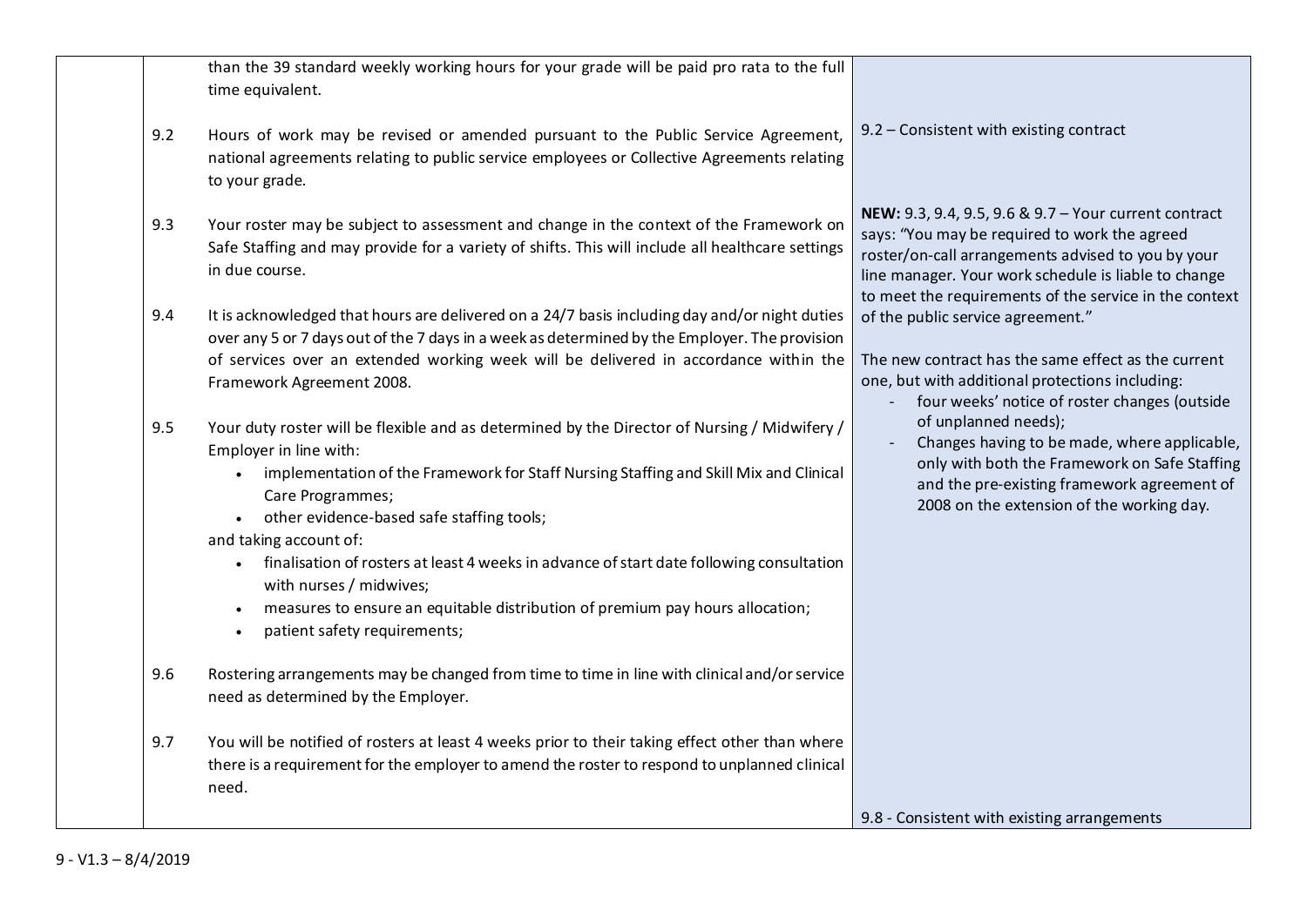|    | 9.8<br>9.9 | You will receive rest and daily / weekly breaks in line with the Employer's policies and<br>collective agreements as a minimum rest breaks and other entitlements provided for under<br>the Organisation of Working Time legislation.<br>You shall comply with such arrangements as are put into place by the Employer for                                                                                                                                                                                                      | 9.9 - Consistent with existing national agreements                                                                        |
|----|------------|---------------------------------------------------------------------------------------------------------------------------------------------------------------------------------------------------------------------------------------------------------------------------------------------------------------------------------------------------------------------------------------------------------------------------------------------------------------------------------------------------------------------------------|---------------------------------------------------------------------------------------------------------------------------|
|    |            | measurable and transparent systems of continuously monitoring adherence to working time<br>legislation in line with the provisions of the Public Service Agreements.                                                                                                                                                                                                                                                                                                                                                            | 9.10 - Consistent with existing contract and National                                                                     |
|    | 9.10       | You may be required to work such reasonable additional hours as may be necessary to meet<br>service needs in accordance with national overtime policy. The rate of overtime payment,<br>where applicable to you, will be in line with nationally approved rates for your grade.                                                                                                                                                                                                                                                 | Overtime Agreement.<br>9.11 - Consistent with existing contract. No additional<br>restrictions from current arrangements. |
|    | 9.11       | Work outside the confines of this Contract is not permissible if the combined working time<br>associated with this employment taken together with any other employment exceeds the<br>maximum weekly working hours as set out in the Organisation of Working Time Act.                                                                                                                                                                                                                                                          |                                                                                                                           |
| 10 |            | <b>ANNUAL LEAVE AND PUBLIC HOLIDAYS</b>                                                                                                                                                                                                                                                                                                                                                                                                                                                                                         | Consistent with existing national agreements.                                                                             |
|    | 10.1       | Annual leave and public holidays are granted in accordance with the provisions of the<br>Organisation of Working Time Act, 1997. The annual leave entitlement for your grade,<br>based on the standard hours of attendance is _ [state number of days] days per<br>completed year of service. You are entitled to pro-rata of this amount for periods of<br>employment of less than one year. Employees who work on a part-time basis will receive a<br>pro - rata annual leave entitlement based on their hours of attendance. |                                                                                                                           |
|    | 10.2       | Your annual leave entitlements may be revised or amended pursuant to the Public Service<br>Agreement, national agreements relating to public service employees or Collective<br>Agreements relating to your grade.                                                                                                                                                                                                                                                                                                              |                                                                                                                           |
|    | 10.3       | If you commence employment with, or leave the employment of, the Employer during an<br>annual leave year, your leave entitlement for that year will be calculated on a pro-rata<br>basis at the rate of one twelfth of the full entitlement for each complete month of service<br>prior to the annual leave year end.                                                                                                                                                                                                           |                                                                                                                           |
| 11 |            | <b>PERFORMANCE REVIEW</b>                                                                                                                                                                                                                                                                                                                                                                                                                                                                                                       | <b>Consistent</b> with national agreements (most recently<br>PSSA 2018-2020).                                             |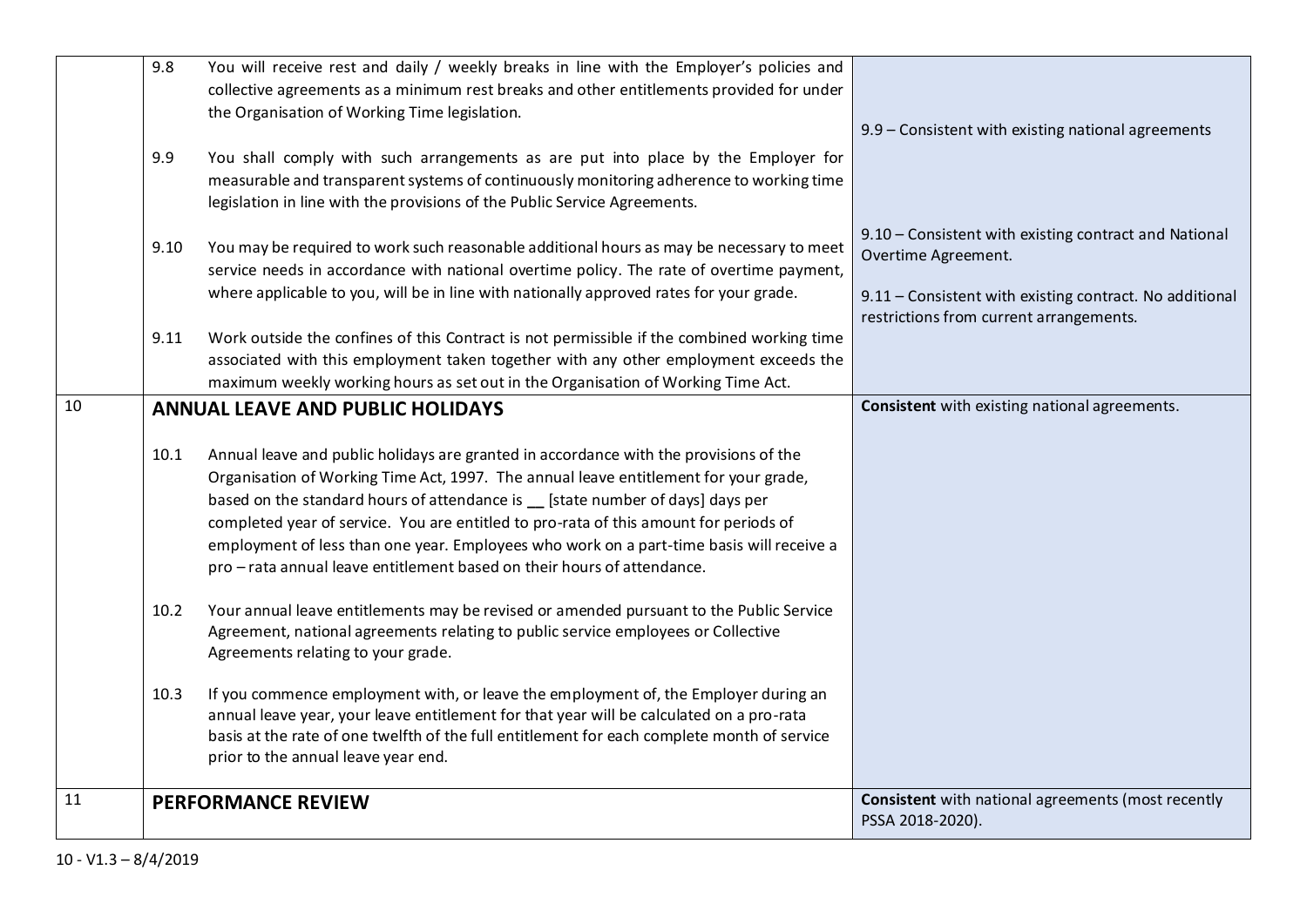|    | 11.1 | Your performance will be regularly reviewed during your employment, which will involve:                                                                                                                                                                                                                                                                                                              |                                                                           |
|----|------|------------------------------------------------------------------------------------------------------------------------------------------------------------------------------------------------------------------------------------------------------------------------------------------------------------------------------------------------------------------------------------------------------|---------------------------------------------------------------------------|
|    |      | Implementation of the requirements of the HSE or other national performance<br>verification or management process;<br>ii. structured discussions between you and your line manager / Employer in relation to your<br>performance and conduct;<br>iii. identifying areas for improvement, if any;<br>iv. specifying and implementing appropriate plans / measures to achieve any changes<br>required. |                                                                           |
| 12 |      | <b>CODE OF STANDARDS AND BEHAVIOUR</b>                                                                                                                                                                                                                                                                                                                                                               | Consistent with existing code.                                            |
|    | 12.1 | You are required to abide by the Department of Health Code of Conduct for Health and<br>Social Service Providers, or other Code that may be published by the Employer from time to<br>time. The code(s) are available from the Employer.                                                                                                                                                             |                                                                           |
|    | 12.2 | Failure to abide by the terms of the Code may result in disciplinary action up to and<br>including dismissal.                                                                                                                                                                                                                                                                                        |                                                                           |
| 13 |      | <b>OTHER EMPLOYMENT</b>                                                                                                                                                                                                                                                                                                                                                                              | Consistent with exact wording of current staff<br>nurse/midwife contract. |
|    | 13.1 | You should not engage in any gainful occupation, other than as an employee of the Employer,<br>to such an extent as to impair the performance of your duties or which might be inconsistent<br>with the discharge of your duties as an employee of the Employer or which conflicts with the<br>interests of the Employer.                                                                            |                                                                           |
| 14 |      | <b>SICK LEAVE</b>                                                                                                                                                                                                                                                                                                                                                                                    | Consistent with existing national agreements.                             |
|    | 14.1 | You are covered by the Public Service sick leave scheme, details of which are available on<br>the HSE website (www.hse.ie) or through your Line Manager. The granting of paid sick<br>leave is subject to compliance with the Employer's Managing Attendance Policy and related<br>policies and procedures that are in place from time to time.                                                      |                                                                           |
| 15 |      | <b>GRIEVANCE PROCEDURE</b>                                                                                                                                                                                                                                                                                                                                                                           | <b>Consistent</b> with existing national collective<br>agreements.        |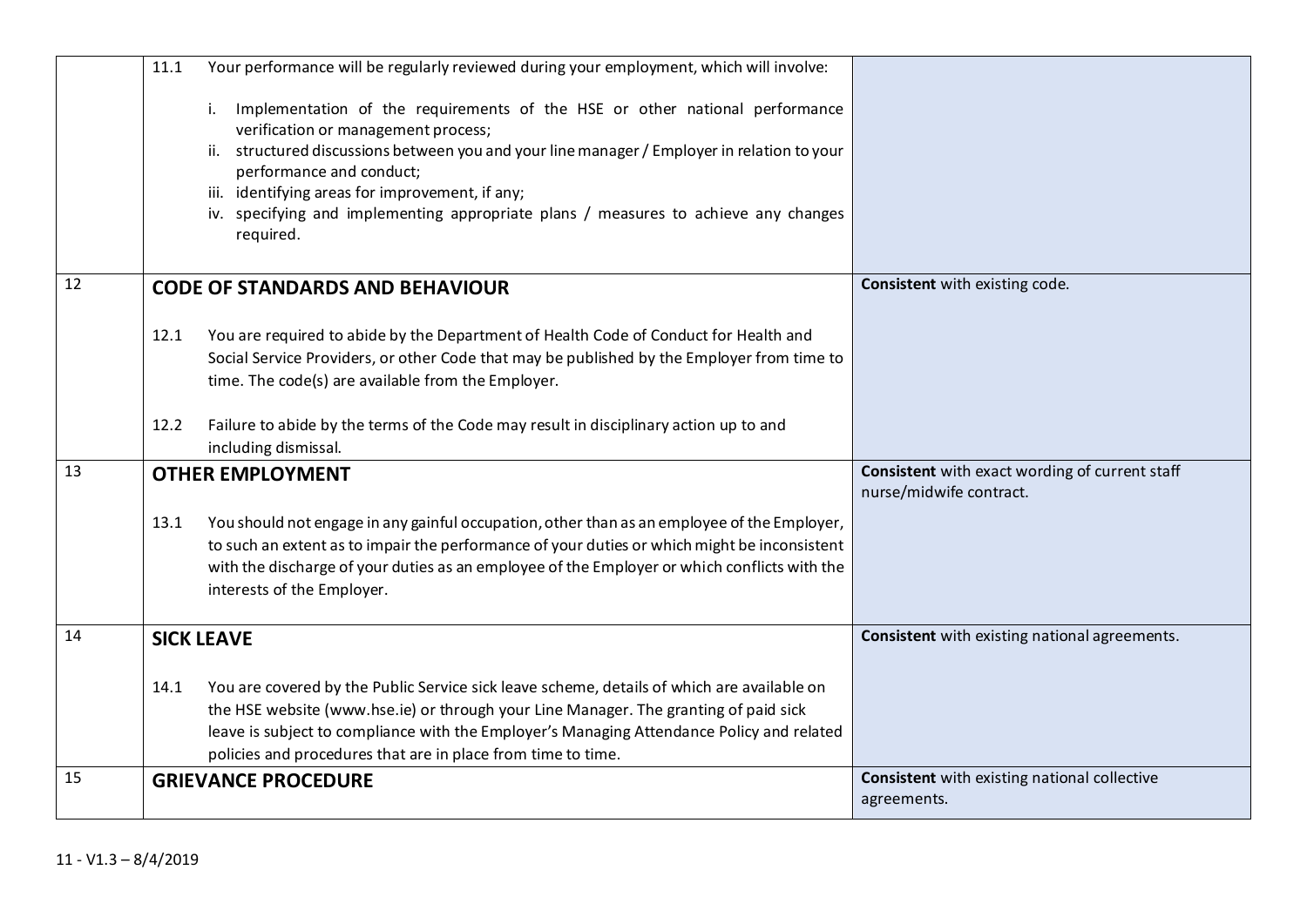|    | 15.1 | You have the right to seek redress in respect of any aspect of your terms and conditions of<br>employment under the Employer's Grievance Procedure details of which are available from<br>your Line Manager or on the Employer's website at _______ [state website]. Should you<br>have a grievance you should follow this Grievance Procedure.                                                                                                                                                                                                                                                                                                                                                                                  |                                                                    |
|----|------|----------------------------------------------------------------------------------------------------------------------------------------------------------------------------------------------------------------------------------------------------------------------------------------------------------------------------------------------------------------------------------------------------------------------------------------------------------------------------------------------------------------------------------------------------------------------------------------------------------------------------------------------------------------------------------------------------------------------------------|--------------------------------------------------------------------|
| 16 |      | <b>DISCIPLINARY PROCEDURE</b>                                                                                                                                                                                                                                                                                                                                                                                                                                                                                                                                                                                                                                                                                                    | <b>Consistent</b> with existing national collective<br>agreements. |
|    | 16.1 | The Employer requires that you carry out your duties in such a way as to achieve high<br>standards of conduct and performance of work. In the event of your failure to achieve<br>these standards the disciplinary procedure will be invoked. Details of the Employer's<br>Disciplinary Procedure are available on the website [state website] or through<br>your Line Manager.                                                                                                                                                                                                                                                                                                                                                  |                                                                    |
| 17 |      | <b>HEALTH AND SAFETY</b>                                                                                                                                                                                                                                                                                                                                                                                                                                                                                                                                                                                                                                                                                                         | Consistent with existing contract.                                 |
|    | 17.1 | The Employer is committed to ensuring the safety, health and welfare of its staff and, to<br>this end, national and local safety statements, policies, risk assessments, control<br>programmes and procedures, have been prepared setting out all the safety arrangements<br>which are in force. All staff have legal obligations in relation to safety, health and welfare<br>at work and are required to familiarise themselves with and adhere to the provisions<br>contained in the aforesaid safety statements, policies, risk assessments, control<br>programmes and procedures.                                                                                                                                           |                                                                    |
| 18 |      | <b>CONFIDENTIALITY</b>                                                                                                                                                                                                                                                                                                                                                                                                                                                                                                                                                                                                                                                                                                           | Consistent with existing contract.                                 |
|    | 18.1 | In the course of your employment you may have access to, or hear information concerning<br>the medical or personal affairs of patient/service users, and/or staff or any other health<br>service business. Such records and information is strictly confidential and unless acting on<br>the instructions of the Employer, on no account shall you discuss or disclose any<br>information of a confidential nature except in the performance of normal duty. In addition,<br>records must never be left in such a manner that unauthorised persons can obtain access<br>to them and must be kept in safe custody when no longer required. This duty of<br>confidentiality will continue to apply after this Contract terminates. |                                                                    |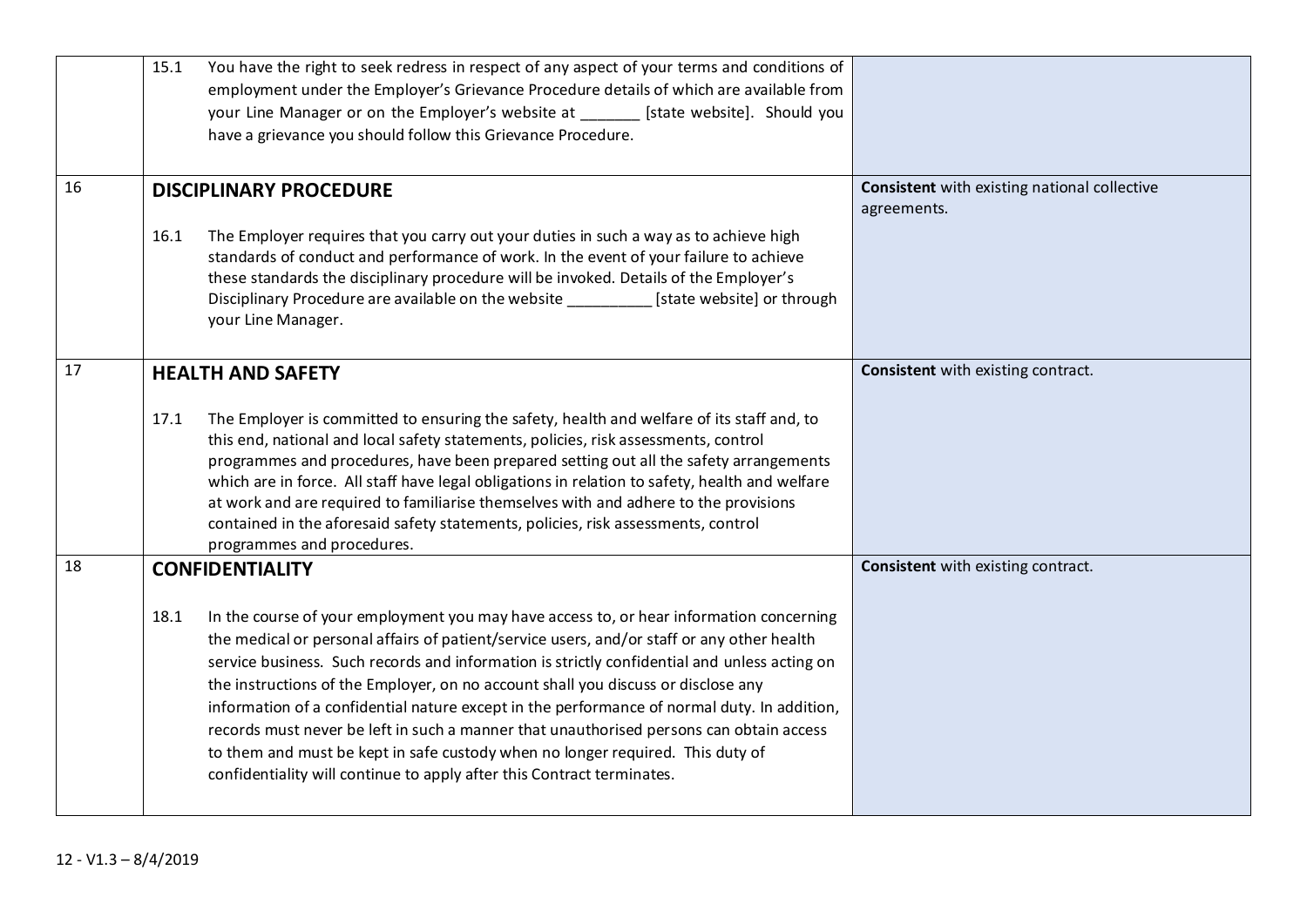| 19 | <b>RECORDS / PROPERTY</b>                                                                                                                                                                                                                                                                                                                                                                                  | <b>Consistent</b> with existing contract.                                                                   |
|----|------------------------------------------------------------------------------------------------------------------------------------------------------------------------------------------------------------------------------------------------------------------------------------------------------------------------------------------------------------------------------------------------------------|-------------------------------------------------------------------------------------------------------------|
|    | You shall not remove any records belonging to the Employer from the Employer's<br>19.1<br>premises at any time without proper advance authorisation.                                                                                                                                                                                                                                                       |                                                                                                             |
|    | 19.2<br>You will return to the Employer upon request, and, in any event, upon the termination of<br>your employment, all records and property belonging to the Employer which are in your<br>possession or under your control.                                                                                                                                                                             |                                                                                                             |
| 20 | <b>SECURITY</b>                                                                                                                                                                                                                                                                                                                                                                                            | <b>Identical</b> wording to existing contract.                                                              |
|    | The Employer reserves the right to search your person and property while on or while<br>20.1<br>departing from the Employer premises.                                                                                                                                                                                                                                                                      |                                                                                                             |
| 21 | <b>NOTICE</b>                                                                                                                                                                                                                                                                                                                                                                                              | <b>Identical</b> wording to existing contract.                                                              |
|    | Your employment may be terminated at any time by the Employer on the giving of the<br>21.1<br>appropriate period of notice set down by the Minimum Notice and Terms of Employment<br>Act, 1973-2005. You will be required to give the Employer one month's notice in writing of<br>your intention to terminate your employment.                                                                            |                                                                                                             |
| 22 | <b>SUPERANNUATION</b>                                                                                                                                                                                                                                                                                                                                                                                      | Consistent with existing superannuation scheme.                                                             |
|    | Arrangements with regard to superannuation and associated pension entitlements are set<br>22.1<br>out in the Staff Handbook available from the Employer and is available at<br>[insert website address].                                                                                                                                                                                                   |                                                                                                             |
| 23 | <b>DATA PROTECTION</b>                                                                                                                                                                                                                                                                                                                                                                                     | NEW: This sets out the employer's obligation to safe<br>guard your data, in accordance with data protection |
|    | The Employer will process your personal data in connection with your employment. Details<br>23.1<br>of the personal data that will be processed by the Employer, the reasons for any such<br>processing and the measures that the Employer has implemented to protect its employees'<br>privacy rights are set out in the Employer's Data Protection Policy available here:<br>[state location / website]. | legislation.                                                                                                |